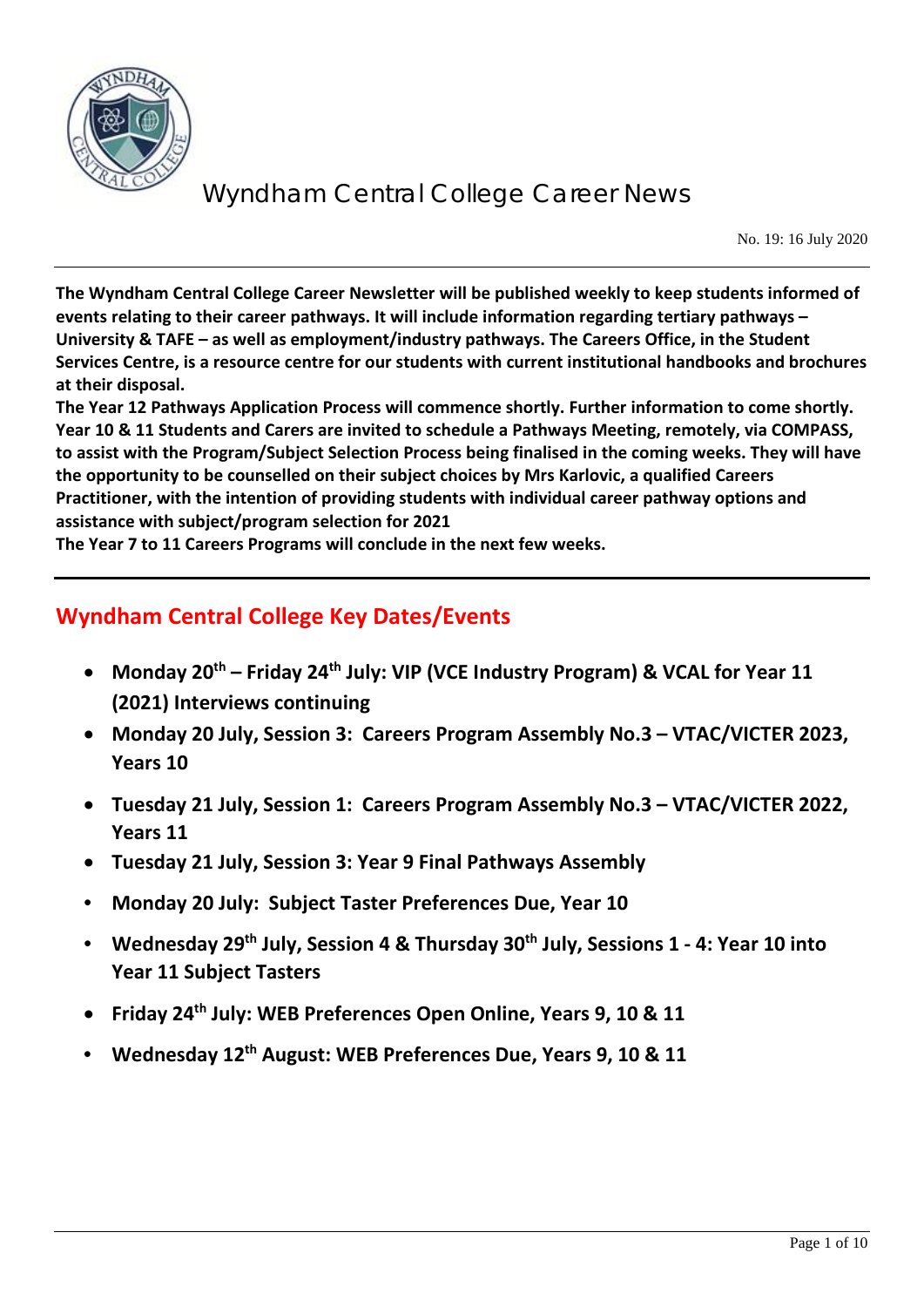

No. 19: 16 July 2020

## **Currently in Year 12 and Considering Tertiary Study?**

### **Victorian Courses**

The Victorian Tertiary Admissions Centre (VTAC) processes course applications on behalf of participating higher education institutions.

From Monday 3 August, you will be able to create a VTAC account and apply for vocational and higher education courses.

VTAC has developed a series of resources to assist students with their applications. The following are examples:

Website: The website and social media channels contain information about the application process, Special Entry Access Scheme (SEAS), and scholarships etc., [www.vtac.edu.au/](http://www.vtac.edu.au/)

Year 12 Guide: Year 12 students can access an online resource to assist them with their applications <https://bit.ly/2Zpe6Ri>

They can also download a printable guide,<https://bit.ly/38RMFD9>

Instructional videos: these outline how to set up a VTAC account, how to search for courses and how the preference system works,<http://bit.ly/2a9lzwg>

VTAC CourseSearch app: You can download the app from Google Play or the App Store.

### **NSW and Canberra Courses**

The Universities Admissions Centre (UAC) processes course applications on behalf of participating higher education institutions.

NSW students are able to apply for vocational and higher education courses now for the 2021 intake, and Victorian students will be able to from apply from Saturday 1 August.

UAC has developed a series of resources to assist students with their applications

Website: The website and social media channels contain information about the application process, key dates, Education Access Schemes and Scholarships etc., [www.uac.edu.au](http://www.uac.edu.au/)

Downloadable publications: you can download resources on the application process, key dates, Education Access Schemes and Scholarships etc.,<https://bit.ly/2WcBBvd>

Instructional videos:<https://bit.ly/2CwiiFW>

### **Other States**

Information and resources for other states can be accessed at the following websites:

| www.satac.edu.au |
|------------------|
| www.qtac.edu.au  |
| www.tisc.edu.au  |
| www.utas.edu.au  |
|                  |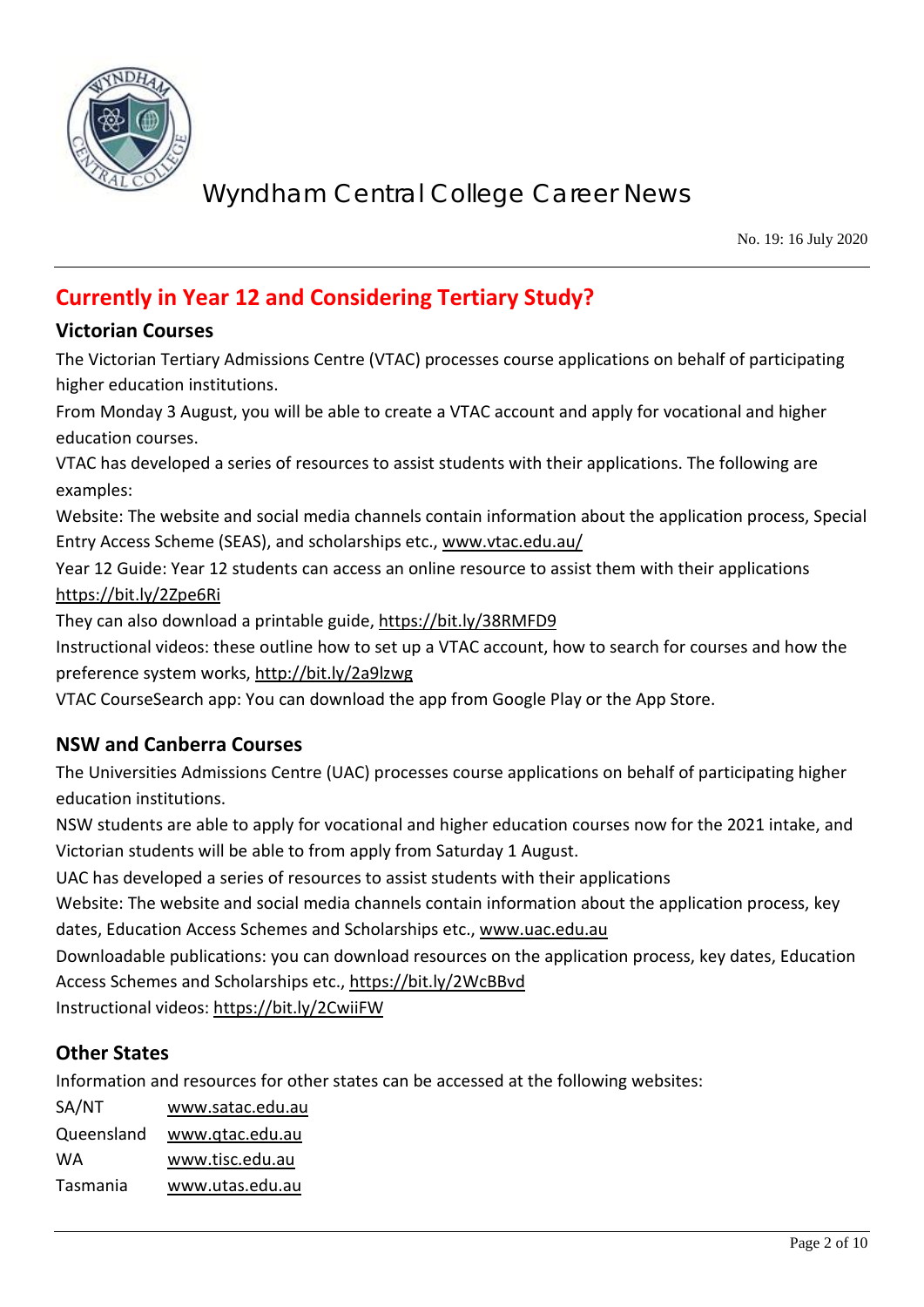

No. 19: 16 July 2020

## **Post School Qualifications**

Why is completing a vocational or higher education qualification after school so important? According to the My Career Match website:

Of the 13 million jobs in Australia in 2020, 11 million (85%) will require a Certificate III or higher. Four million (30%) will require a Bachelor degree or higher.

Many of the careers and jobs that are around today will disappear by the time students get their first job and many new careers will be created.

To read more about the future automation, globalisation and collaboration of the future workforce, read the following report by the Australian Foundation for Young Australians - <http://bit.ly/29ARTcf>

## **Preparing the Digital Workforce of Tomorrow**

ING have released a Future Focus Report that explores the rapid acceleration of digital technologies in the workplace brought on by the impact of COVID.

It looks at the impact this is having on the jobs and skills needed for the future workforce. Students may find the research interesting.

You can download the report at<https://bit.ly/3h8iL0n>

## **Updates from Australian Catholic University**

New early entry program – ACU Guarantee

Launching this year is the ACU Guarantee program, which will allow Year 12 students to gain entry to ACU based on their Year 11 results.

Opening in August for 2021 applications, the ACU Guarantee program will see offers made as early as September – although students must still complete their Year 12 exams to qualify.

Students can also apply for additional adjustment factors by submitting up to three statements outlining personal circumstances and their motivation for university study.

Applications open 3 August 2020 and close 25 September 2020,<https://bit.ly/32fo8GD>

Note: Students can also still apply for the Community Achievers Program, and the Passion for Law and Passion for Business early entry programs,<https://bit.ly/39y07e6>

### **Year 12 Revision Webinars**

To help students tackle their final exams, ACU will be running Year 12 Revision Webinars. These free 90 minute virtual sessions will be led by experienced Year 12 teachers and exam markers so that students can get personal help in a wide range of subjects,<https://bit.ly/2ZtKMJL>

Support for Year 12 students

Please check out the new support page for Year 12 students,<https://bit.ly/306o6y5>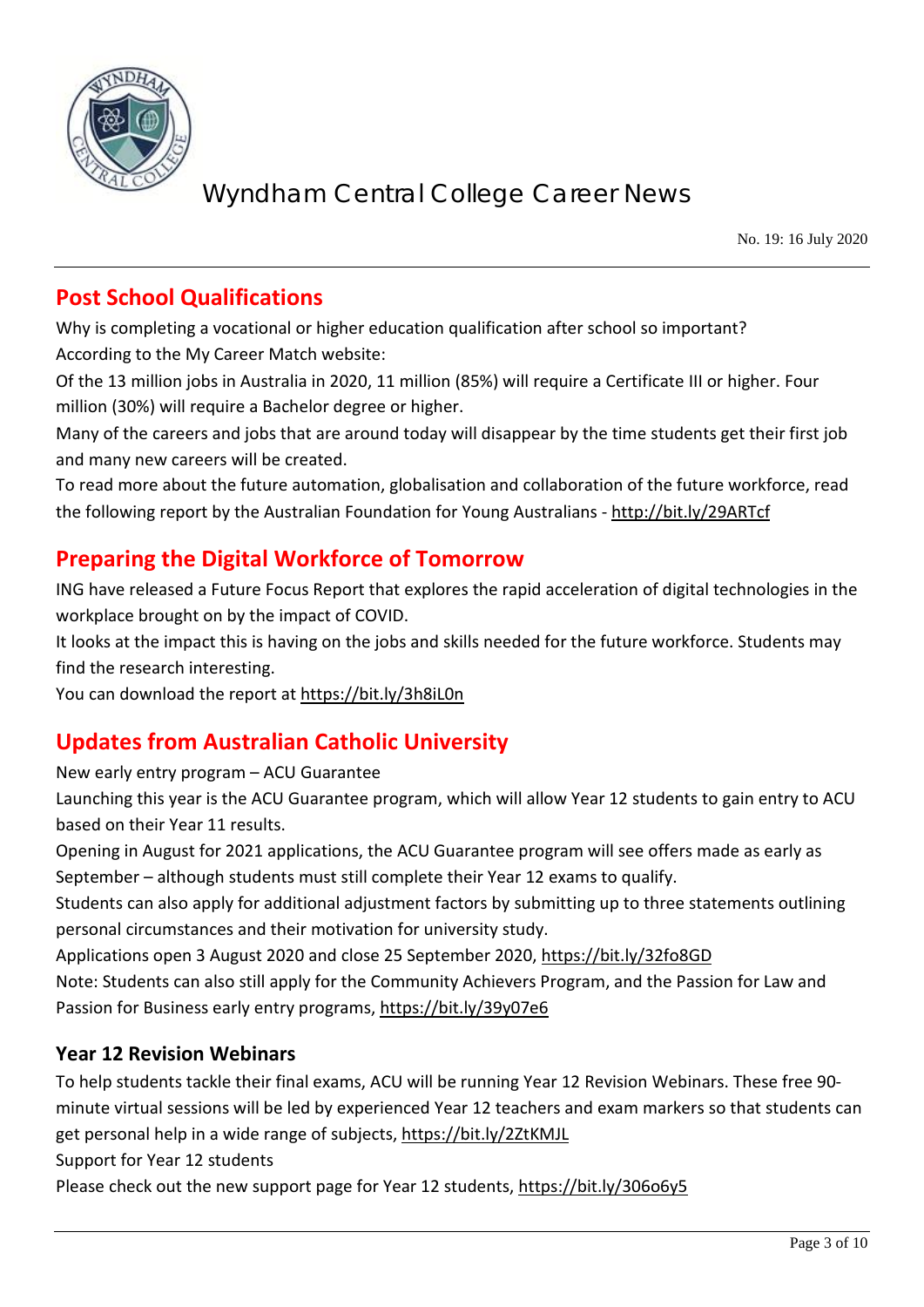

No. 19: 16 July 2020

## **New La Trobe University Pathways**

The following is information from La Trobe about two new pathway options for the 2021 intake: ATAR is just one way to get into university and our research has shown it's not the only predictor of success. We recognise many Year 12s have had their year impacted so we've created two new free pathways that offer current Year 12s the option to study online at a university level in tandem with their VCE, HSC or VCAL.

We'll use their subject mark or average mark to calculate a La Trobe ATAR equivalent score, and if they also receive an ATAR in 2020 we'll use whichever result is higher to assess their application. You can research the pathway options below:

Achieve at La Trobe,<https://bit.ly/3eplH6H>

Prepare for La Trobe,<https://bit.ly/3evcSs6>

Note: Students can also still apply for the Aspire Program,<http://bit.ly/2v9WOLN>

### **ATAR Notes**

The ATAR notes website has resources for VCE and HSC students. You can download free exam preparation and summary notes for subjects and watch lectures. You can also access paid online tutoring for subjects and purchase subject guides.

Register at<https://atarnotes.com/>

### **STEM Careers**

The following articles are from Careers With STEM, [http://careerswithstem.com.au](http://careerswithstem.com.au/) Thinking about studying IT or computer science? There'll be 3.5 million new jobs in cyber security by 2021, which makes it an awesome and in-demand area to specialise in. Check out the brand-new Careers With STEM cyber security careers hub – you will find out what to study, which employers to hit up and what's involved in the job,<https://bit.ly/304ovkE> Quiz: what should you study after school at university? Stumped on what to study after high school? These five study quizzes are designed to help you find a University degree that fits,<https://bit.ly/2OiUo3s> What can you do with a degree in physics? Sold on a Bachelor of Science, but not sure which subjects to major in? These are four cool and unexpected jobs a Bachelor of Science (Physics) could lead to,<https://bit.ly/3fsvfzp> How a maths degree could lead you to working at ASIO A maths degree could lead to a career with the Australian Security Intelligence Organisation (ASIO), a government body that exists to protect Australians from serious threats to security, <https://bit.ly/38RMGXH>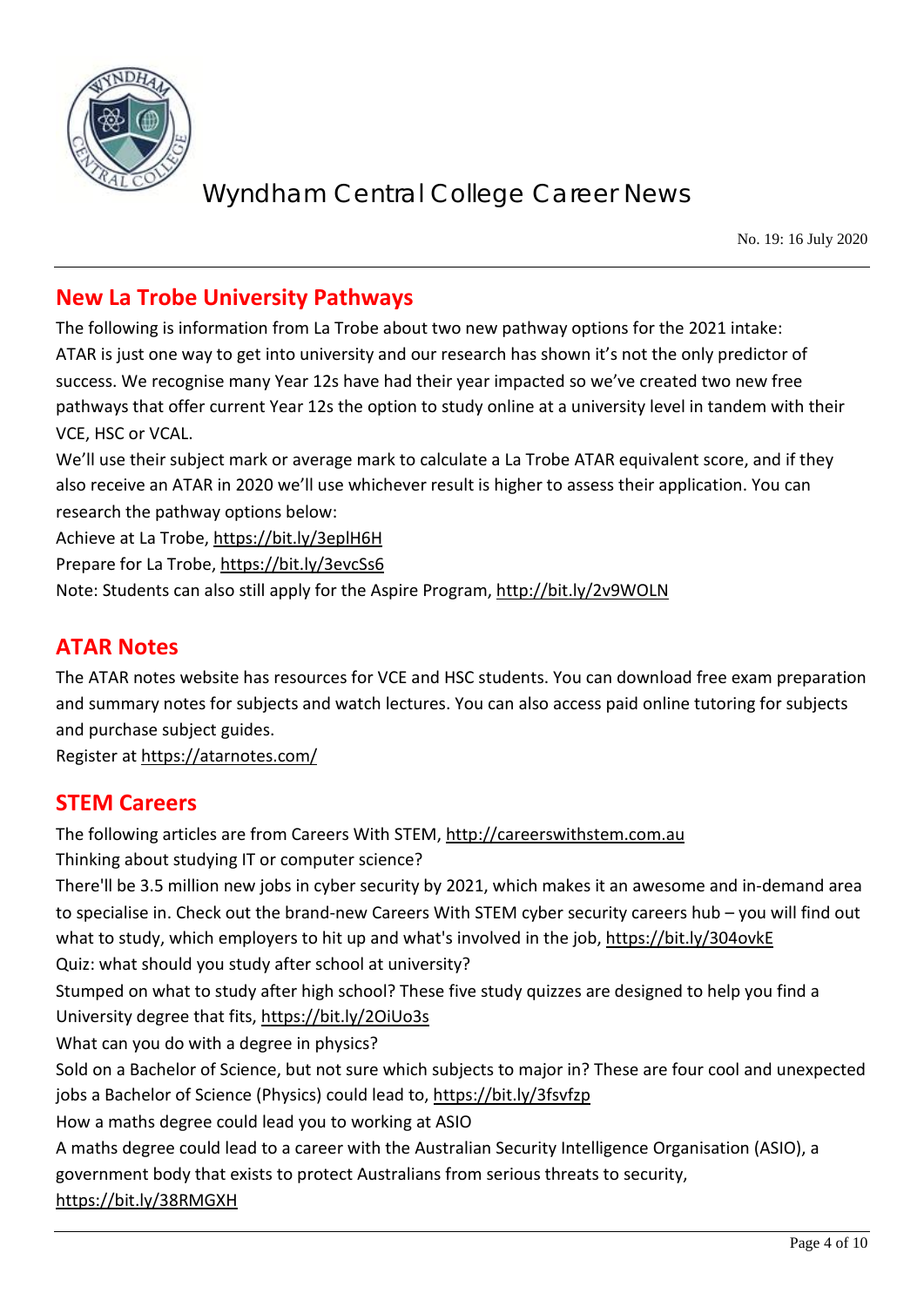

No. 19: 16 July 2020

## **Employability Toolkits**

University of Sunshine Coast has developed these fantastic employability toolkits for students: Toolkit 1 (professional branding):<https://bit.ly/2AWko1w> Toolkit 2 (maintaining a professional LinkedIn profile): <https://bit.ly/3j3boZx> Toolkit 3 (develop your digital portfolio): <https://bit.ly/3gS8PaQ> Toolkit 4 (support your personal brand in a job application process): <https://bit.ly/2CCHmLt>

## **Upcoming Virtual Events and Recorded Webinars**

#### **UNSW Careers in Medicine**

The UNSW Rural Clinical School is running a Careers in Medicine webinar for students interested in studying medicine in the future. Date: Thursday 23 July, 6pm – 7pm Information and RSVP:<https://bit.ly/2CakvHh>

### **Australian Institute of Music (AIM)**

AIM is located in Melbourne and offers courses in: Audio, Classical, Contemporary Composition & Music Production Music Theatre Arts Management & Entertainment Management Dramatic Arts

The Institute is running a virtual open day for prospective students and their families. Date: Saturday 25 July, 2pm – 6pm Information and RSVP:<https://bit.ly/32rvreH>

#### **Discover Deakin Seminars**

Deakin University is running the following online information sessions for prospective students: **July**

- 15 Medical Imaging
- 20 Occupational Therapy
- 21 Public Health & Health Promotion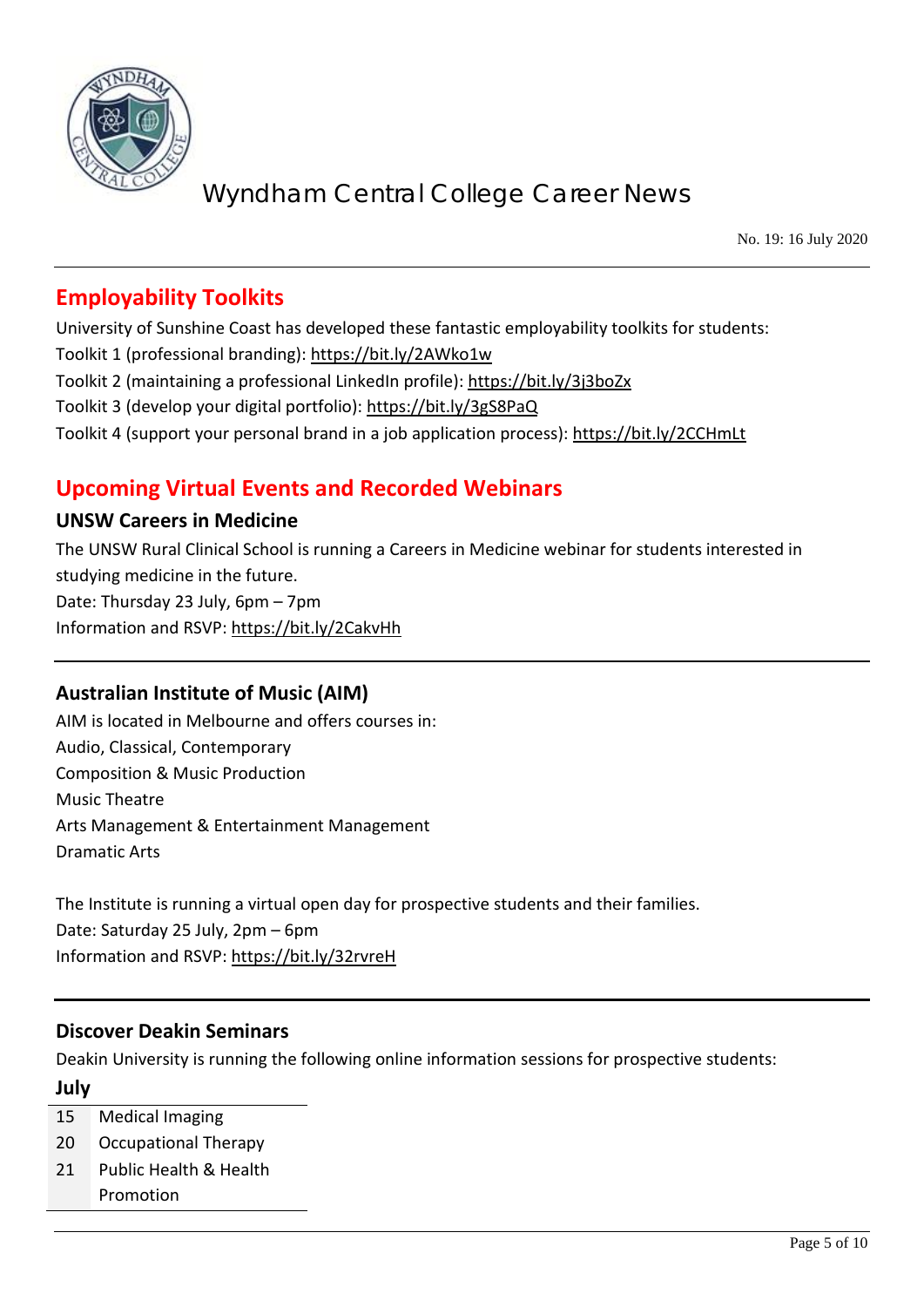

No. 19: 16 July 2020

- 22 Optometry
- 23 Nursing and Midwifery
- 27 Exercise and Sport
- Science
- 28 Nutrition Sciences
- 29 Psychology
- 30 Health Sciences

Information and RSVP - <https://bit.ly/2YIZXi5>

#### **Monash University – Online Information Seminars**

Monash is running the following online information sessions for prospective students:

#### **Inside Monash Seminars - July**

15 Design

- 15 International Business
- 22 Education and teaching
- 23 Nursing and Midwifery
- 28 Advanced Science degrees
- 29 Careers in the health sector
- 30 Occupational Therapy and Paramedicine
	-

#### **Inside Monash Seminars - Recorded Webinars**

You can watch the following webinars at any time:

- Fine Art and Art History and Curating
- Architecture
- **Business**
- Pharmacy and Pharmaceutical Science

For all Inside Monash Seminars, visi[t https://bit.ly/2LaE3fA](https://bit.ly/2LaE3fA)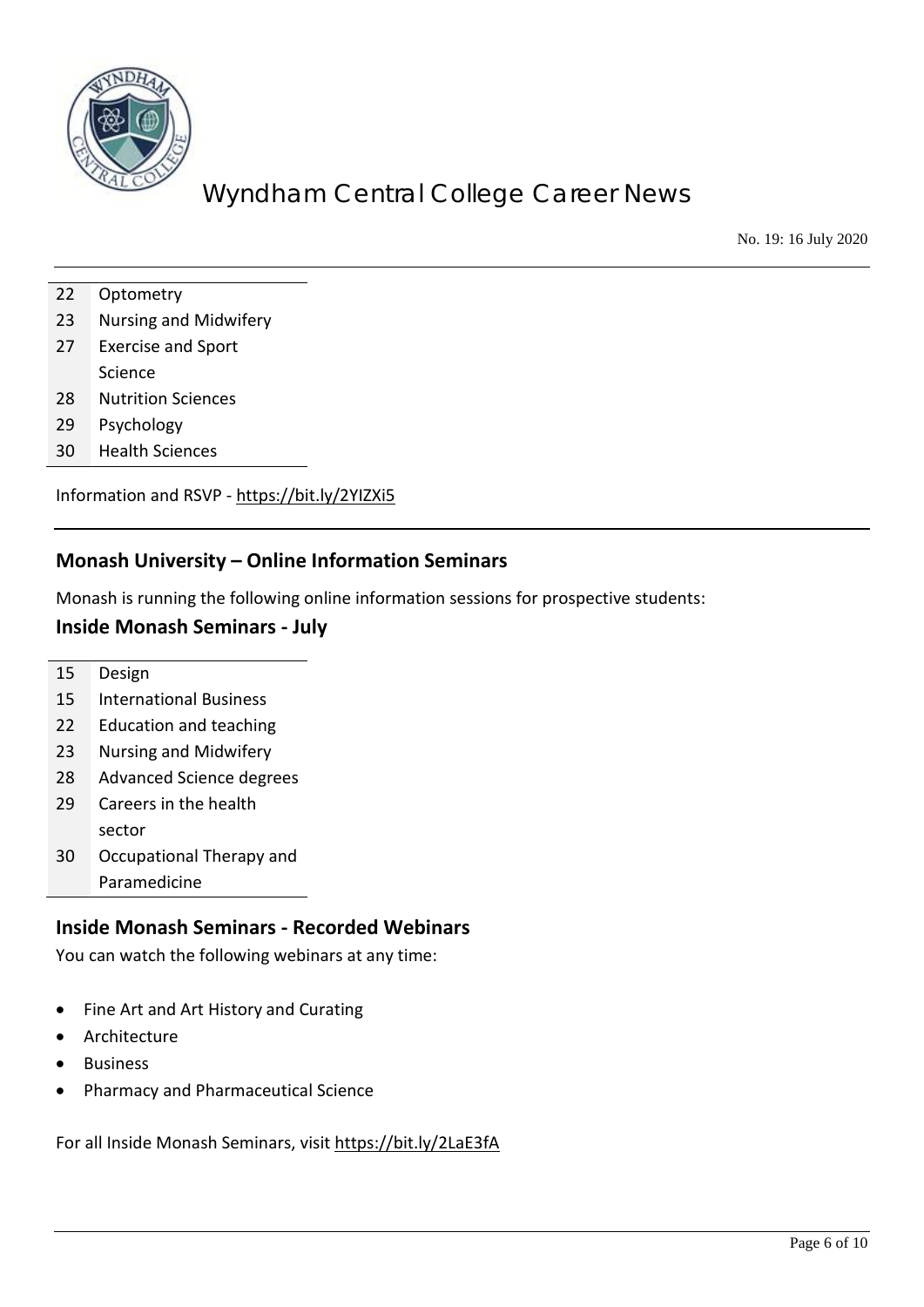

No. 19: 16 July 2020

### **Information Evenings**

Monash is hosting online information evenings for prospective students and their families on the following dates in August: 11, 12 & 25. Register via<https://bit.ly/39GmmOQ>

### **Australian Catholic University – Talk with Industry Series**

You can watch recorded webinars at any time focussed on the following course areas:

- Exercise Science and Physiotherapy
- Business and IT
- Law
- Nursing, Midwifery and Paramedicine
- Occupational Therapy and Speech Pathology

Visit - <https://bit.ly/2XwbkYr>

#### **The Hotel School Melbourne**

The Hotel School offers courses in hotel management and international hotel management.

The School is running a virtual event where you can meet and talk to current students about the course they are studying and also speak to a course adviser via Live Chat.

Date: Thursday 23 July, 2020 Information & RSVP,<https://bit.ly/2Ox1NfT>

#### **The University of Melbourne**

#### **Meet Melbourne Live**

You can watch recorded webinars at any time focussed on the following course areas:

- Agriculture & Food Science
- Health
- Law
- Architecture, Building, Planning & Design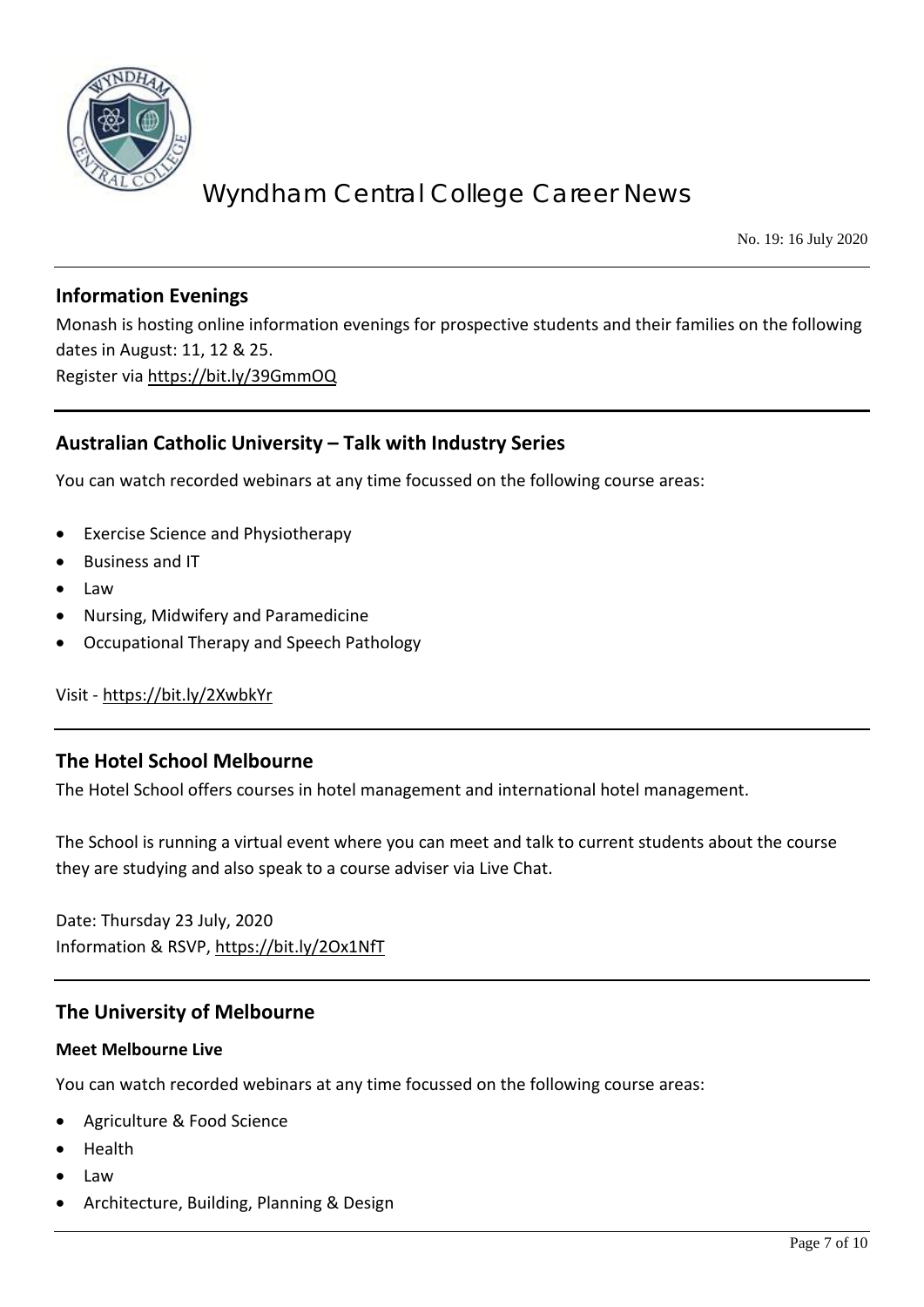

No. 19: 16 July 2020

- Science
- **Engineering**
- Visual & Performing Arts
- Music
- Education
- Veterinary Medicine
- Commerce
- IT & Computer Science

You can watch the webinars by visiting<http://bit.ly/2TJWmxa>

#### **Bite Sized Lectures**

Watch lectures from University of Melbourne lecturers at<https://bit.ly/3g1DZwn>

### **Federation University – Your Fed Future**

Federation University is running the following online webinars for prospective students:

**July**

- 15 Early Childhood Education
- 15 Professional writing and
- editing
- 16 Electrical and Mechanical
	- Engineering
- 21 Psychology
- 22 Biomedical Science
- 30 Food and Nutritional

Science

#### Information and RSVP - <https://bit.ly/2WfWfLo>

You can watch recorded webinars at any time focussed on the following course areas:

- **Engineering**
- Social Work
- **Business**
- Criminal Justice and Criminology
- Teaching
- Sport, Physical and Outdoor Education
- International Sport Management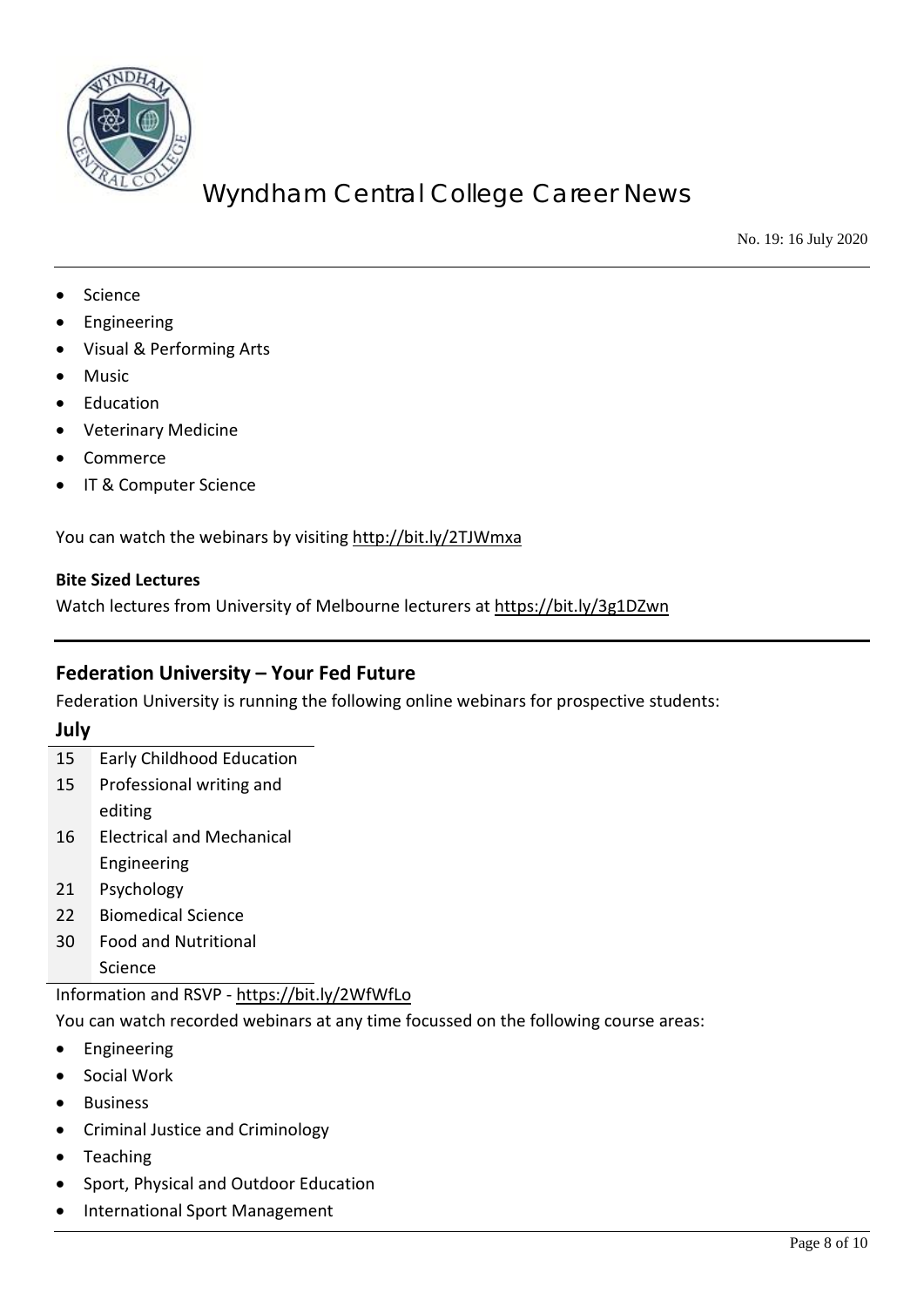

No. 19: 16 July 2020

- **Science**
- Community & Human Services
- Arts / Social Sciences
- Communication Design
- Visual and Fine Arts
- Nursing
- IT
- Scholarships
- Virtual campus tours
- Pathways

#### Visi[t https://bit.ly/3fp9Yqh](https://bit.ly/3fp9Yqh)

#### **RMIT University – Discover What's Next Series**

RMIT University is running the following online sessions for prospective students:

#### **July**

- 16 Fashion
- 23 Health & Biomedical **Sciences**
- 28 Education & Social **Sciences**
- 30 Building & Construction

Information and RSVP - <https://bit.ly/2M0UGeg>

#### **Tertiary Information Service (TIS)**

TIS is running the following online information sessions for students:

- 29 July: VTAC applications
- 26 August: SEAS and Scholarship applications
- 1 October: transition to university/moving away from home

Information and RSVP,<https://bit.ly/2NoSH3W>